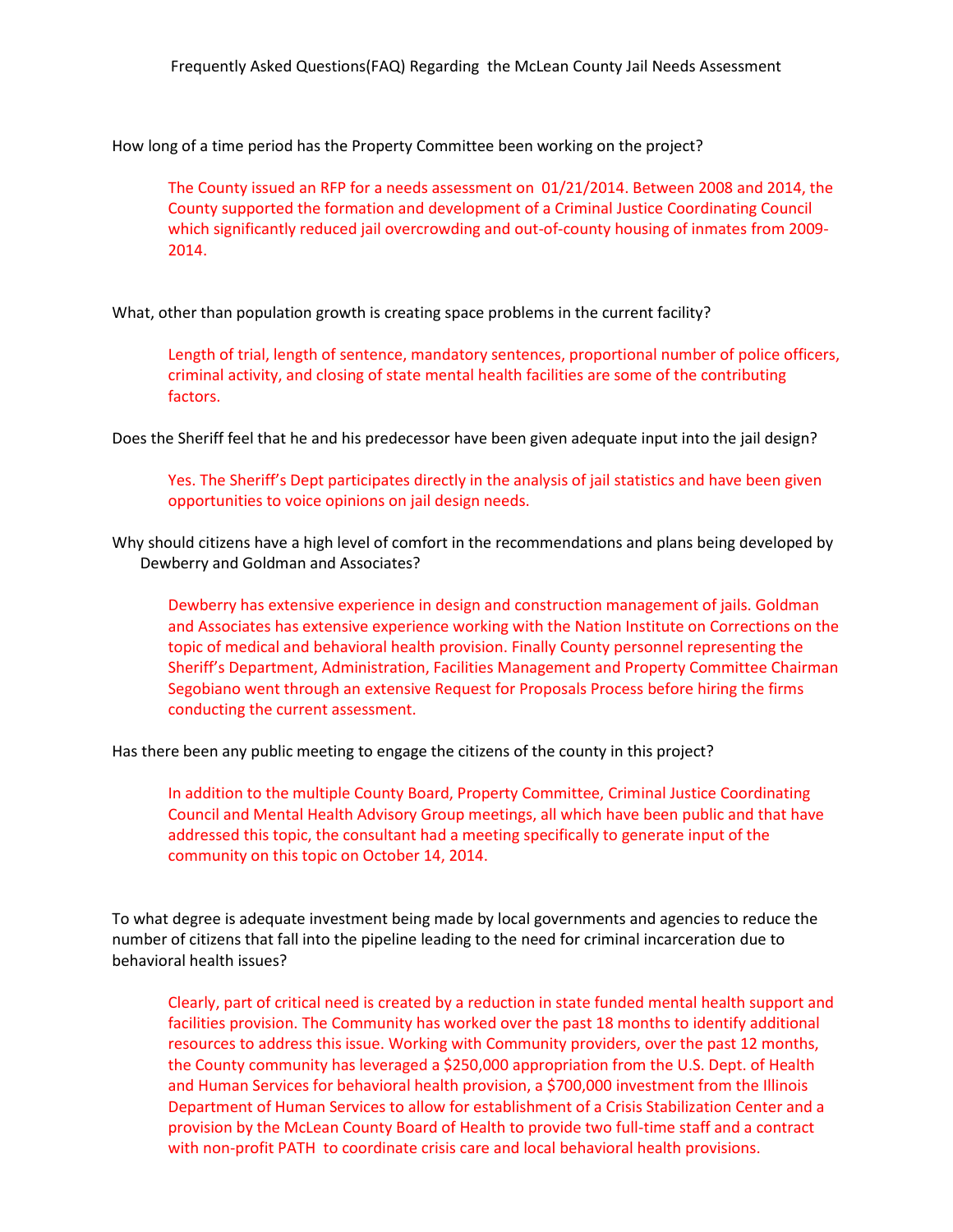Where else in the County are mentally ill persons requiring detention and close supervision housed?

"Requiring detention" assumes that the individual has committed a crime and charges are being pursued. Therefore only the Mclean County Detention facility fits this criteria.

What percent of the citizens in the county that have been determined to have mental health challenges that require living in a controlled environment?

No data on this is currently available.

If the jail expansion occurs, how many current bed spaces will be taken out of service? This depends on which scenario or option is adopted.

The consultant says we need **224 new** beds by 2035. We have 234 beds now. (this counts Booking and the North & South Holding cells-neither of these should be counted for daily housing) 235 +  $224 = 458.$ 

In each scenario the amount of current beds used could differ. Part of the old jail would be repurposed. The number 458 is not correct.

The growth in bed demand was projected at 1% annually. That type of growth takes us to a need of 290 beds in 2035.

True, but an additional 20% was added to accommodate peak populations and to allow for proper classification.

In the last several years has McLean County had to move inmates to other counties due to lack of space or been able to accept inmates from other counties that had crowded jails?

We have not housed out for the last 3 years. The County seldom, if ever house inmates for other facilities unless it is an overnight "courtesy hold".

To what degree has the Jail been housing inmates that have been sentenced to serve time in State facilities?

This does not happen. You are either sentenced to the County Facility (which would be a sentence of 364 days or less) or you are sentenced to DOC (the Department of Corrections for 365 days or more).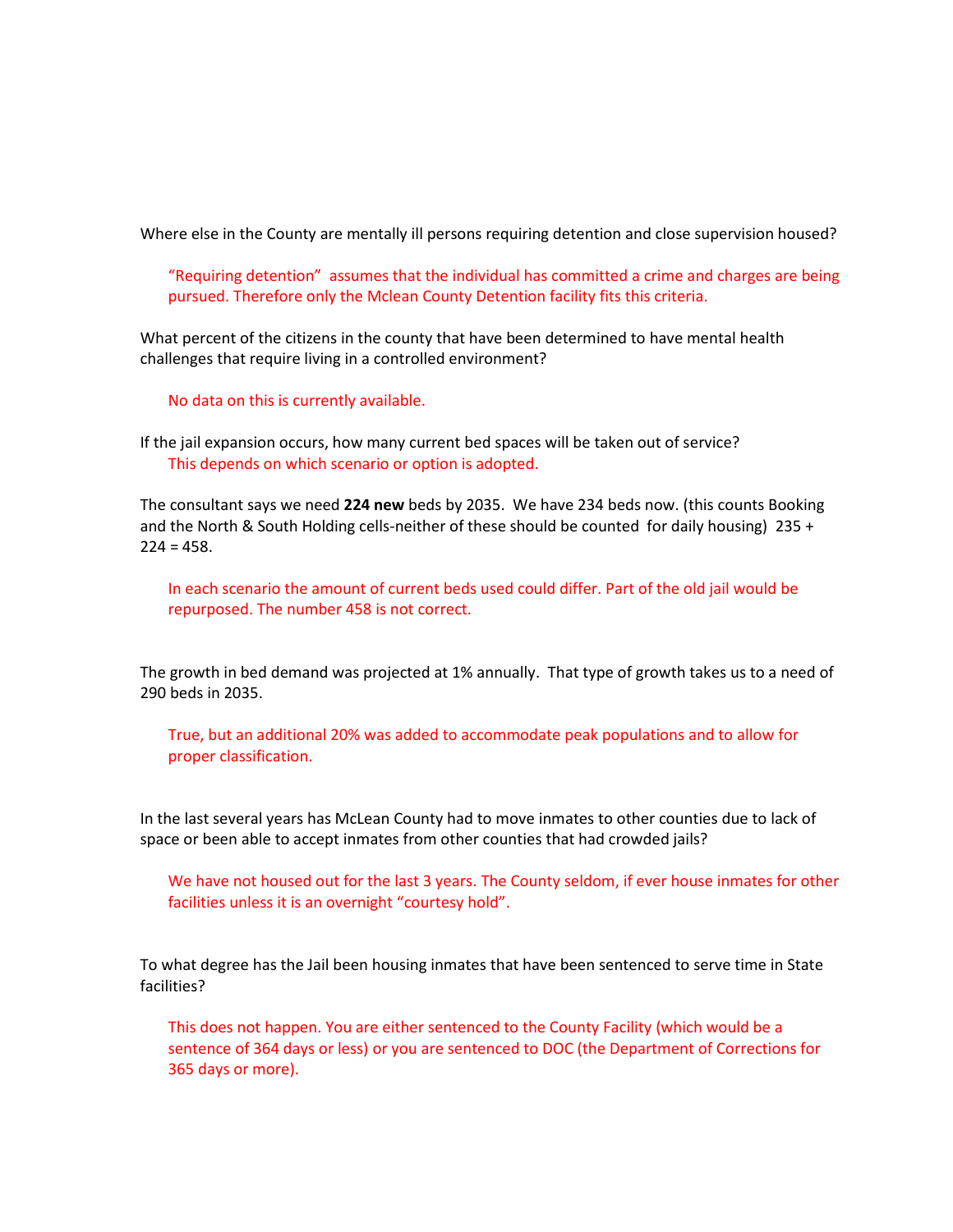What is the typical percentage of beds that are typically occupied by those being held awaiting for "their day in court"?

70-75% avg were pre-trial detainees.

To what degree is this population created by the judicial system not delivering on "prompt justice"?

The Criminal Justice Coordinating Council has been in place since 2009, with the goal of insuring that the justice system is not a contributing factor to jail populations. This group has been successful in reversing a trend that required the expenditure of over \$750,000 in out-of-county housing in 2008 and continues to work to attainment improvements in this area..

When those being held in the county jail, are sentenced to serve time, to what degree is this time served in the County Jail, verse State of Illinois facilities?

This statistic is not currently gathered.

What is the current practice or trend in McLean County Judicial system for issuing long sentences, compared to other areas of Illinois?

This statistic is not currently gathered.

Are there currently other effective means or methods for punishing and/or rehabilitating those found guilt, which might reduce demand for jail beds?

…possible…but when found guilty some cases "require" the individual serve a "mandatory sentence" in a detention facility.

To what degree is technology based monitoring currently being used?

Technology and legal requirements evolves daily. Currently electronic monitoring is available as a pre-trial alternative and the County averages 13 pre-trial individuals a month on Electronic monitoring. Individuals are required to pay a minimum \$70 set-up fee plus \$8 per day. Ability to pay is a consideration in recommending EM.

Are there alternative methods under study or being developed that might reduce bed demand during the next 20 years?

While the county anticipates that physical incarceration will always be required for individuals that are a threat to the community, alternatives including improvement and expansion of technology, changes in sentencing mandates and changes in criminalization are all areas which t may reduce projected bed demand in the future, but are areas which local officials have limited control over.